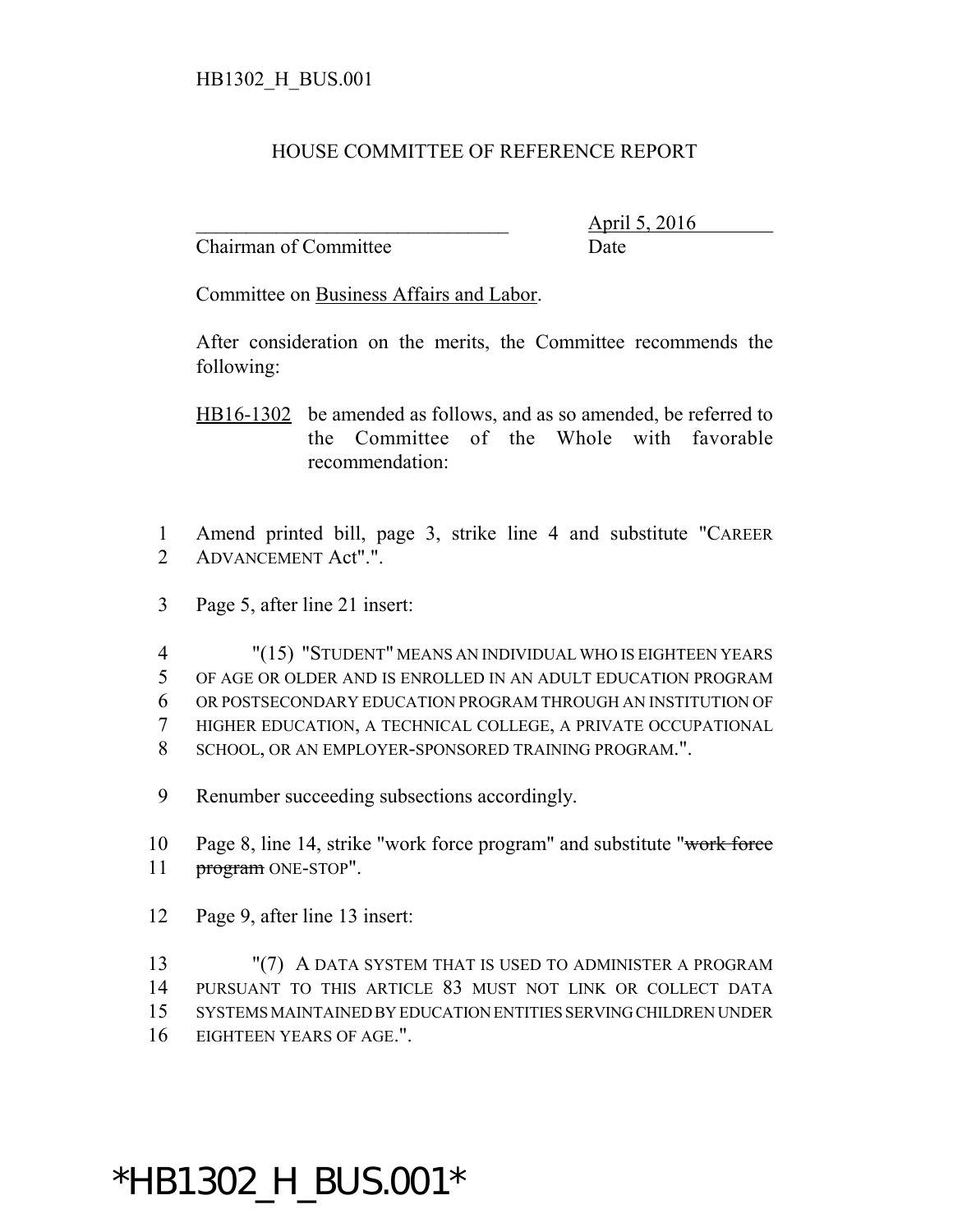- Page 18, strike line 6 and substitute "the one-stop OPERATOR, ONE-STOP
- career center, or LOCAL work force investment".
- 3 Page 18, line 7, strike "program" and substitute "program DEVELOPMENT PROGRAMS".
- Page 19, line 3, strike "Designate, certify," and substitute "Designate AND certify ONE-STOP OPERATORS AND CERTIFY".
- 7 Page 33, line 3, strike "be facilitated MUST" and substitute "MUST be facilitated".
- Page 33, strike lines 4 and 5 and substitute "through a statewide 10 association of county commissioners. referred to in this section as the 11 Colorado Counties, Incorporated, or CCI. CCI THE STATEWIDE ASSOCIATION OF COUNTY COMMISSIONERS shall".
- 13 Page 33, line 9, strike "CCI." and substitute "CCI THE STATEWIDE ASSOCIATION OF COUNTY COMMISSIONERS.".
- 15 Page 33, line 13, strike "CCI" and substitute "<del>CCI</del> THE STATEWIDE ASSOCIATION OF COUNTY COMMISSIONERS".
- Page 33, line 21, strike "prepare alternatives and CCI" and substitute 18 "prepare, WITH COMMENT, alternatives and <del>CCI</del> THE STATEWIDE ASSOCIATION OF COUNTY COMMISSIONERS".
- Page 33, line 22, strike "WITH COMMENT".
- 21 Page 33, line 26, strike "CCI" and substitute "<del>CCI</del> THE STATEWIDE ASSOCIATION OF COUNTY COMMISSIONERS".
- Page 34, line 5, after "(2) (k)" insert "and (3)".
- Page 34, after line 26 insert:
- "(3) THE STATE COUNCIL SHALL WORK IN PARTNERSHIP WITH THE BUSINESS COMMUNITY, LOCAL WORK FORCE AREA REPRESENTATIVES, AND

## $*$ HB1302\_H\_BUS.001 $*$ <sub>-2-</sub>